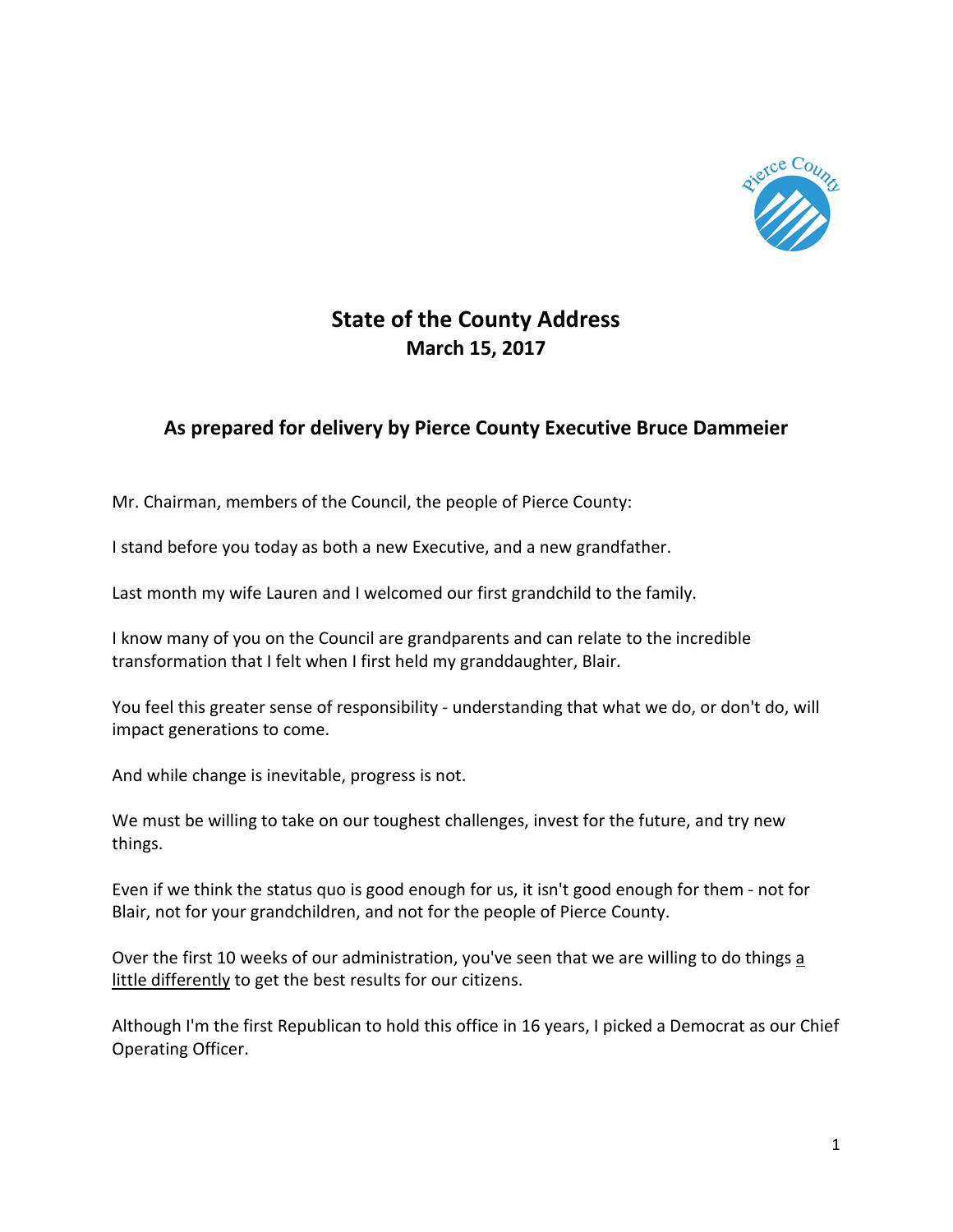That's because Dan Grimm is the right person to help manage our county government more efficiently and effectively.

We are reorganizing county departments to improve services and save money.

Last week we submitted an ordinance to consolidate the Planning and Land Services, and Public Works departments. One benefit of this change is that it makes it easier to get a permit.

Customers can go to one location for both building and sewer permits. I urge the Council's speedy adoption of this ordinance.

As I visit our employees throughout the county, I continue to be impressed by their talent and commitment to public service.

It's critical that we empower them to get the job done - without extra headaches or red tape.

We have a skilled and professional workforce today, and we must ensure we have one in the future.

Another area where we took decisive action concerns the old Puget Sound Hospital.

Sadly, transients and drug abusers have occupied this abandoned facility in South Tacoma, and have endangered the local community for far too long.

But not for much longer.

Working with Councilmember Rick Talbert, we secured the building and expedited the contract to demolish it.

We have on-duty officers patrolling the site, the doors are welded shut, and the perimeter is fenced - and all in coordination with local residents.

Derelict and vacant properties act as magnets for criminal activity and can devastate a neighborhood.

I appreciate Councilmember Jim McCune's focus on this problem throughout our county.

These are just a few examples of the steps we have taken to improve county government.

But today is less about what we have already done and more about what we are going to do.

There are reasons for us to be optimistic about the future of Pierce County.

Our economy is improving.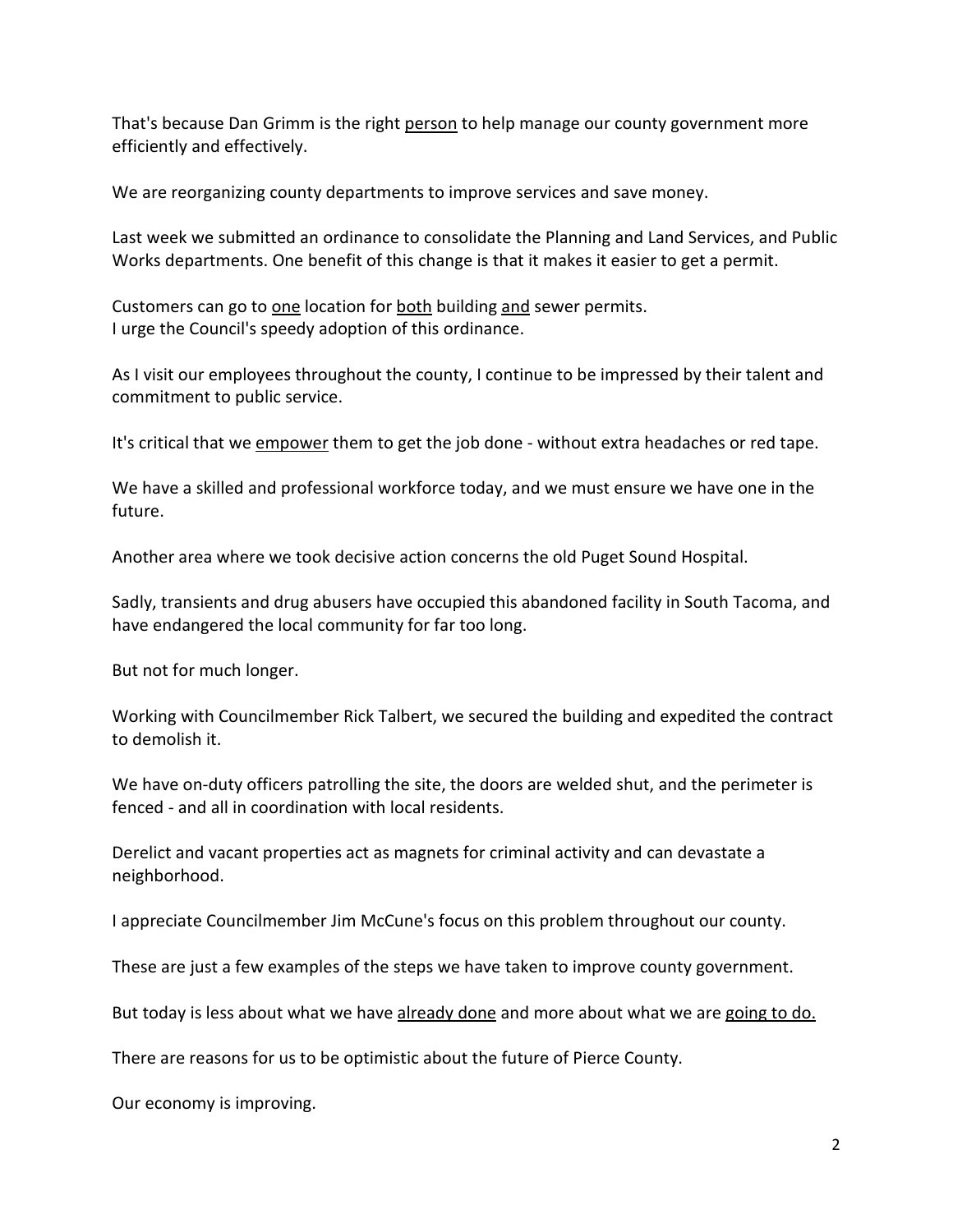Applications for building permits are increasing.

And, we expect modest job and income growth in 2017.

Thanks in large part to these better economic conditions, County finances are healthy, and we closed out 2016 with a surplus.

However, challenges still remain.

Our unemployment rate is far too high. At over 6%, it's still higher than before the recession, and is significantly higher than in King and Snohomish Counties.

Almost HALF of our workers commute out of Pierce County - wasting countless hours of their lives in traffic.

We must be more than a bedroom community for Seattle.

Our region also faces significant behavioral health challenges.

More than 29,000 people in Pierce County struggle with serious mental illness.

To put that in context, that's 6,000 more people than can fit in the Tacoma Dome.

Many of these people end up in jail or hospital emergency rooms - the most expensive and least effective ways for them to get care.

Last year, more than 1,000 kids in Pierce County experienced homelessness, where they are at greater risk of sex trafficking, drug abuse, and violence.

While we face significant challenges in Pierce County, with the right strategies and partnerships, we can make major progress over the next four years.

But we must start now.

This afternoon, I will submit to the Council a \$10.7 million dollar supplemental budget proposal.

This proposal focuses on increasing public safety, spurring economic growth, and taking specific steps to address homelessness and behavioral health issues.

This proposal is both fiscally and socially responsible.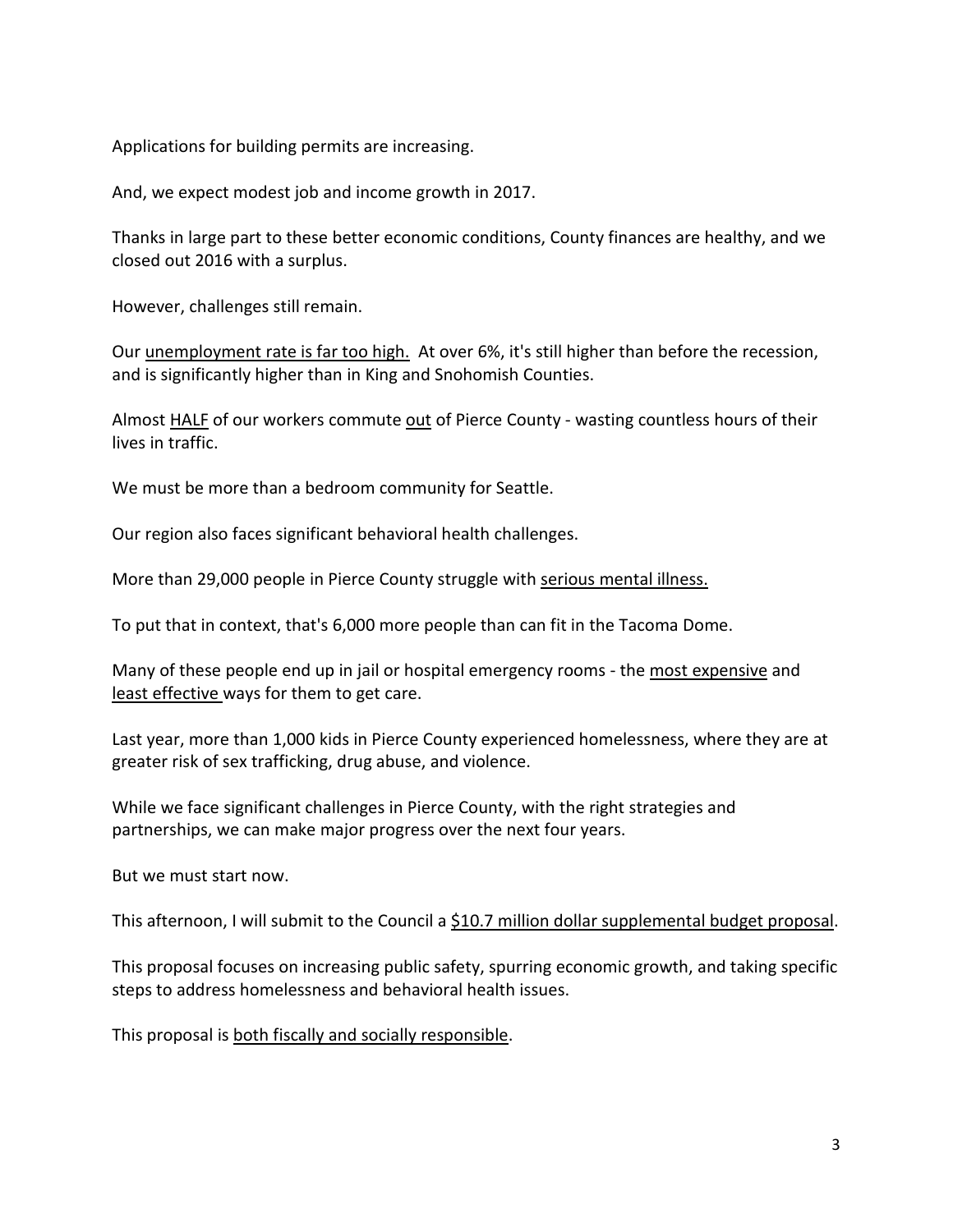It makes sustainable investments in services without increasing taxes, leverages key partnerships with other governments and non-profits, and takes immediate action to help the most vulnerable in Pierce County.

The top priority of county government is to keep the public safe.

While we all recognize this is important, I want to specifically thank Councilmember Dan Roach for his strong leadership on this issue.

In the 2017 budget, the Council took a key step to improve public safety by funding 5 more deputy sheriffs.

Today, I propose we take another step.

To improve law enforcement in underserved areas like the Key Peninsula, East Pierce County, and the waters of Lake Tapps, I am requesting the Council fund 2 additional deputies and provide more resources for marine patrols.

For a county our size, we don't have enough deputies patrolling our unincorporated areas.

Finding the right people to serve as our deputies, both in patrol and corrections, is critically important.

That's why we are including funding for the Human Resources department to provide recruiting support to the Sheriff.

As part of our supplemental budget, I'm also requesting a modest increase in funding for economic development.

These resources will help align economic development efforts throughout the county, lay the foundation for future partnerships, and speed up permit processing.

Of course, government doesn't create jobs - the private sector does.

But government can foster the conditions for innovators and entrepreneurs to create jobs.

I know economic development is something Councilmember Pam Roach is passionate about and Pam, I look forward to working with you on this issue.

To encourage investment in Pierce County and our people, we are making it faster and easier to get permits, without compromising standards.

Just this week we moved sewer permit reviewers to the Annex where they can work side by side with reviewers for other permits.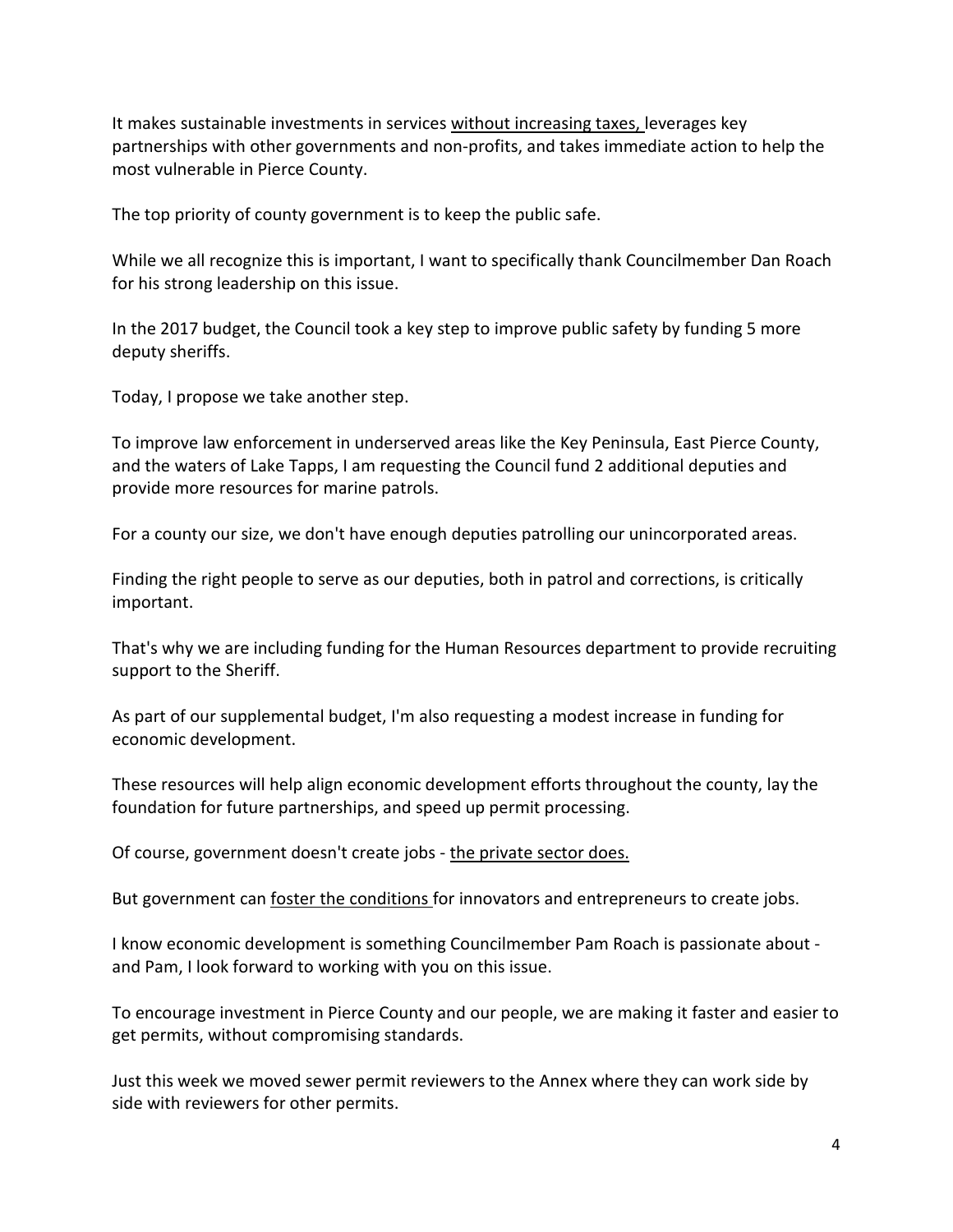Next, I hope that the Tacoma-Pierce County Health Department will accept our invitation to colocate their septic permit reviewers with our staff.

We are also actively exploring ways to share our online permitting system with cities and towns across the county.

This kind of collaboration is good for taxpayers and permit applicants alike.

Job growth depends on smart economic development policies, for today and for the future.

First of all, we must ensure Joint Base Lewis-McChord is regionally recognized as the important economic center that it is.

JBLM provides thousands of jobs for our citizens, brings a highly-skilled workforce to our region, and even brought us our Council Chair - retired Brigadier General Doug Richardson!

Doug, thank you for your continuing public service and our partnership to move Pierce County forward.

More than 100 years ago, local leaders - including my great-grandfather, Beecher McKenzie envisioned a bustling port as a way to connect Pierce County with the rest of the world.

That long-term, forward-thinking approach is why we have the Port of Tacoma today.

It's that same kind of vision that led to the founding of Frederickson as a key manufacturing center 50 years ago, and even the creation of the University of Washington-Tacoma 25 years ago.

But now we must think about the next 25, 50, and 100 years.

To grow business in our region, we must complete Highway 167 to the Port of Tacoma, and we must do it as soon as possible.

I will keep working with our state and local leaders to ensure this project is delivered as promised.

We also need land use policies that allow commerce to flourish and employment to thrive in Pierce County.

Our county is already home to local manufacturers like Alliance Steel Fabrication, Carlson Paving Products, and Commencement Bay Corrugated.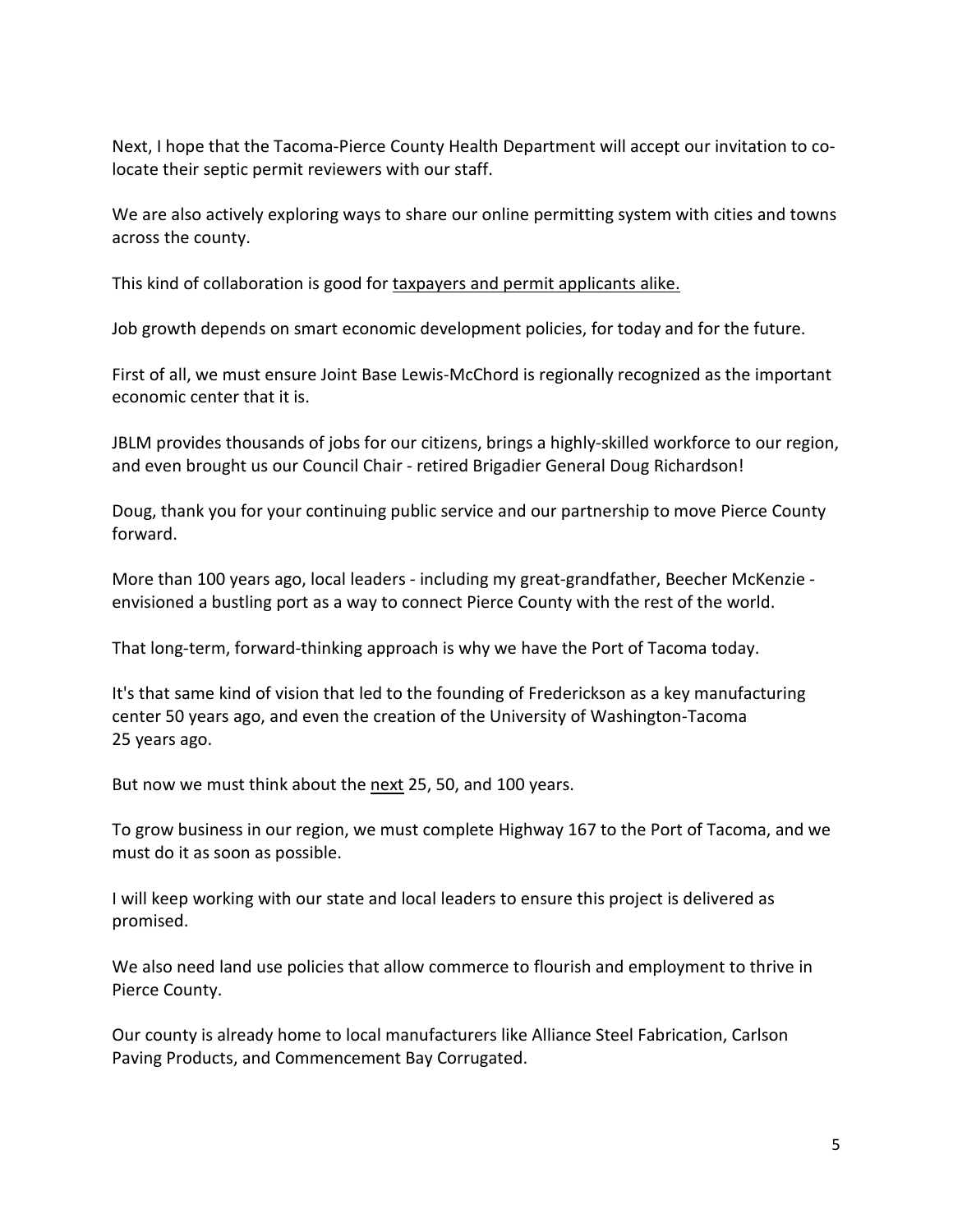To allow for further growth of high-wage manufacturing jobs, we need to preserve places for them to do business and grow.

This means preserving important manufacturing land, just as we do for agriculture and open space.

We can - and must - have good jobs and a healthy environment. One without the other is not acceptable.

Recently I toured our sewer treatment plant, and as an engineer, I was impressed with the technology and the skilled staff.

With the recent upgrades, our plant is configured to meet the needs for Pierce County out to 2030 - protecting our environment, while accommodating responsible growth.

We have great places to play in Pierce County - from Mt. Rainier, to our local parks and trails, to Puget Sound.

This summer, we will complete the long-awaited connection of the Foothills Trail at South Prairie.

Soon folks will be able to walk, run and ride all the way from Puyallup to the White River in Buckley.

However, some of our neighbors deal with behavioral health challenges that don't allow them to hold a fulfilling job or experience the beauty of our surroundings.

For them, each day is a struggle.

I applaud the Council for the important work it has done to address this serious problem.

I particularly want to acknowledge Councilmembers Connie Ladenburg and Derek Young for their strong leadership on this issue.

We are fortunate to have the behavioral health study commissioned by the Council last year as a valuable roadmap.

It highlighted several weaknesses and gaps in care for our citizens.

But, it's time we take the next step.

I propose we create a dedicated behavioral health partnership fund with an initial contribution of \$4.7 million dollars.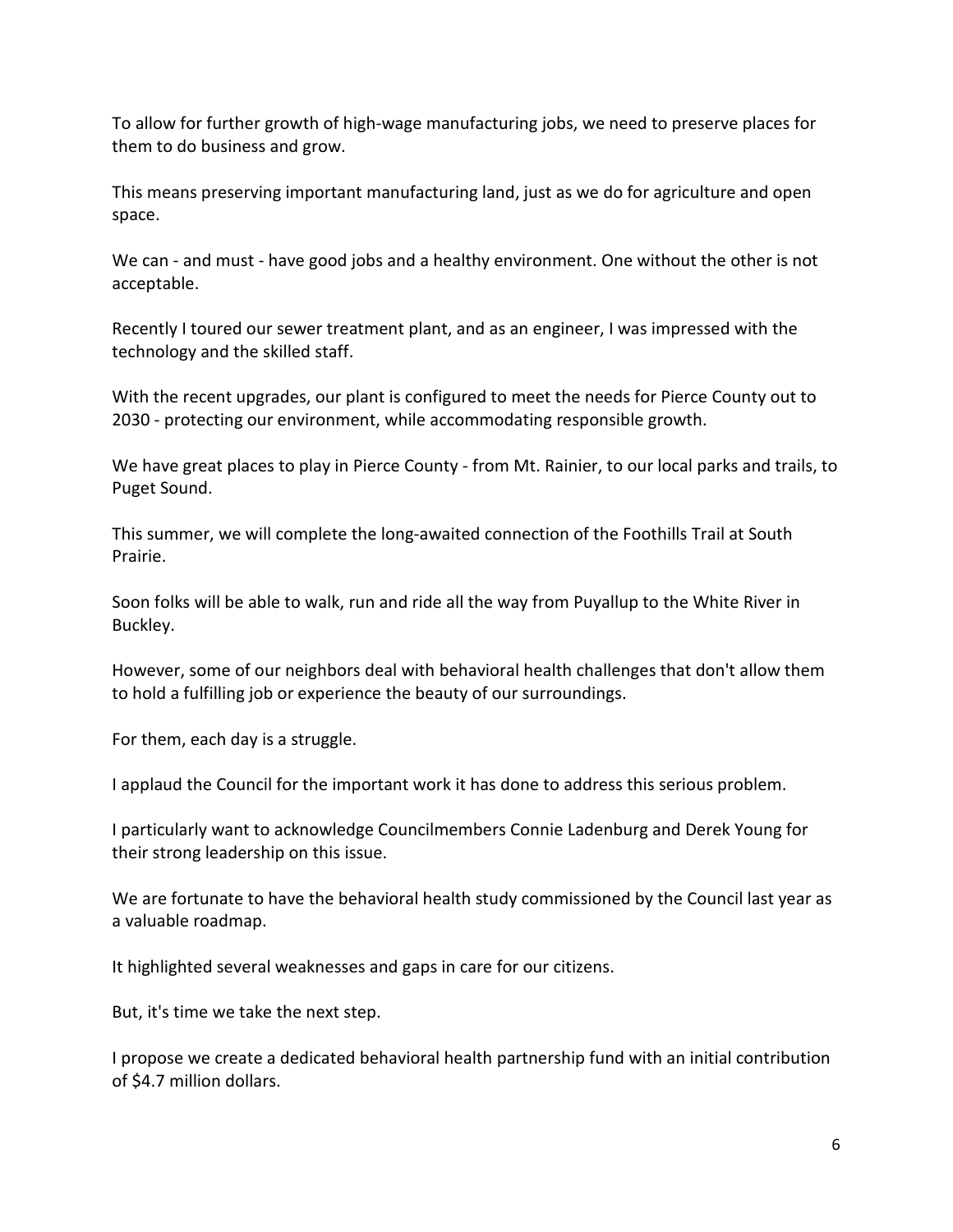This fund will be used to leverage public and private resources to help us build infrastructure and capacity in our behavioral health system, as well as provide direct services to those in need.

Let's be clear - Pierce County should not - and cannot - provide for the region's entire behavioral health care needs.

However, we can fill in key gaps in the system and promote partnerships to ensure our citizens have access to much needed care.

With these partnership funds, I propose we do the following:

First, we should take immediate action to establish mobile crisis intervention teams.

These teams of trained professionals would operate out of specially-equipped vans and would respond to calls from law enforcement and the general public.

Think of them like behavioral health first responders.

They will respond throughout the County and provide timely assessment, initial treatment, and transportation to other services - including crisis beds the county will contract for.

Experience elsewhere indicates these mobile crisis teams will be able to divert people in need from more expensive and less effective options - like the jail and the emergency room - to more appropriate services.

This critical need for such teams was brought home to me powerfully in 2011.

A friend of mine, Craig, was faced with having a seriously mentally ill son living in his home.

Despite exhaustive efforts, Craig could not find a facility to provide the care that his son needed.

He called me on the phone, frantic for his troubled son and fearful for his family's safety.

His anxiety was palpable, but there was little help I could offer him.

I look forward to the day when a family like Craig's will be able to call on the support of our mobile crisis teams.

But, mobile crisis teams are not enough.

Our second strategy proposes a place for extended assessment and stabilization because right now that work is happening in our jail.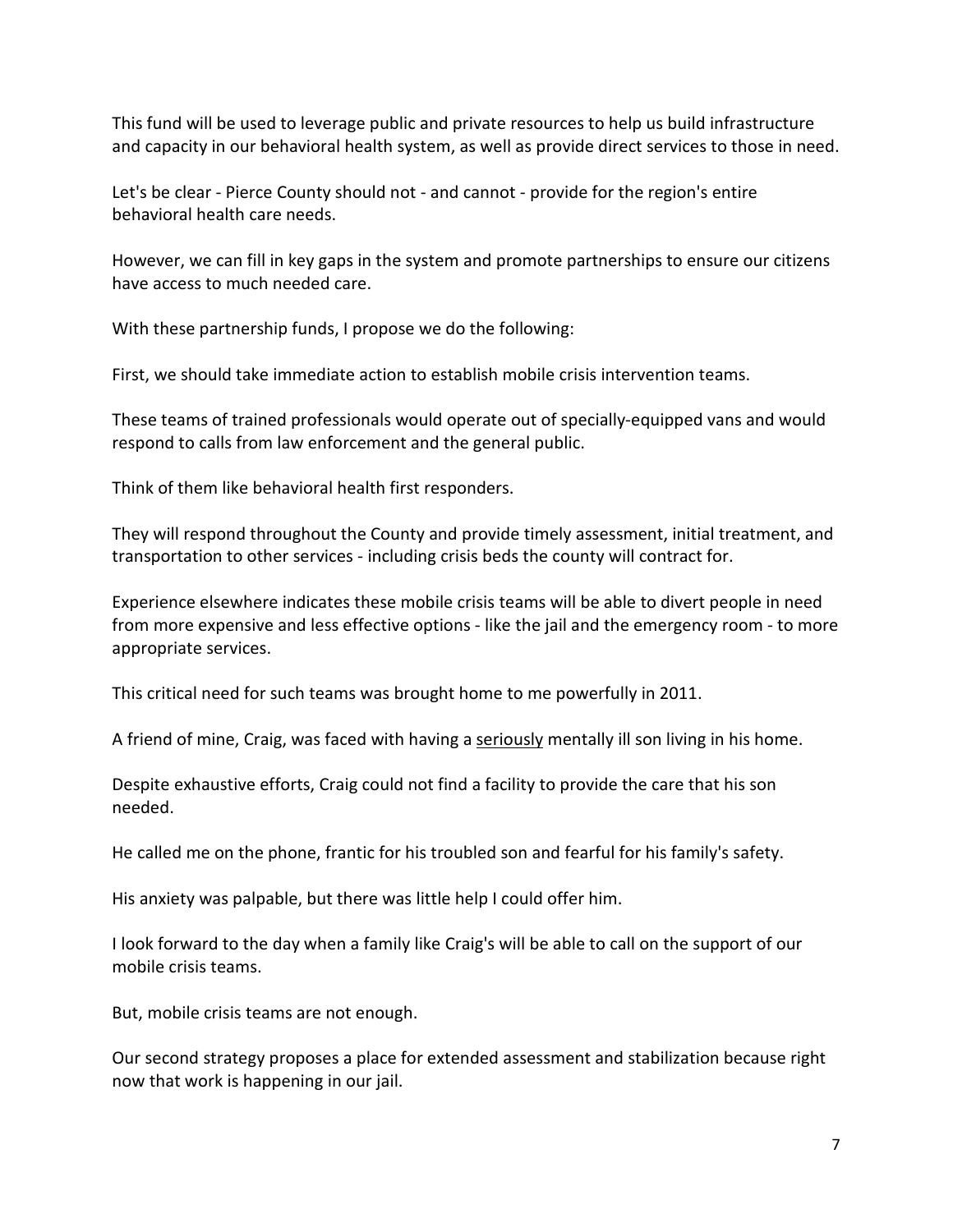Last year, nearly 3,600 people with mental health or substance abuse issues were jailed because there was no better treatment option for them.

To address this, we propose building a 16-bed, short stay diversion center.

This center would work in coordination with other care providers, transitioning clients to the most appropriate care setting.

While we aim to get this center serving our community as quickly as possible, it could take a year or more to get it up and running.

So we must get to work soon - hopefully in strong partnership with the state, and our local legislative delegation.

In the mean time, Pierce County should join the Coalition supporting the completion of the new 120-bed behavioral health hospital in Tacoma.

Remember, we have been without a hospital specializing in behavioral health since 2010.

This new hospital will be jointly operated by MultiCare and CHI Franciscan.

Pierce County should be a leader among other cities, businesses, and nonprofits rallying around this critical need for our community. It's time for us to step up.

Therefore, I propose we invest \$500,000 in the new behavioral health hospital to address this critical gap in care.

With that said, more resources demand more accountability. We simply can't afford to confuse efforts with results.

We will work closely with the Council and its proposed Behavioral Health Advisory Committee to clearly identify the outcomes we expect, how we will measure them, and then let the data drive our decision-making.

If we aren't seeing results, we will reform these programs, or we will eliminate them and put those resources to better use.

A related challenge is homelessness.

The causes of homelessness are varied, and so too must our strategies be to address them.

Sometimes a mother becomes ill, misses a few shifts at work, and she and her children end up sleeping in their car.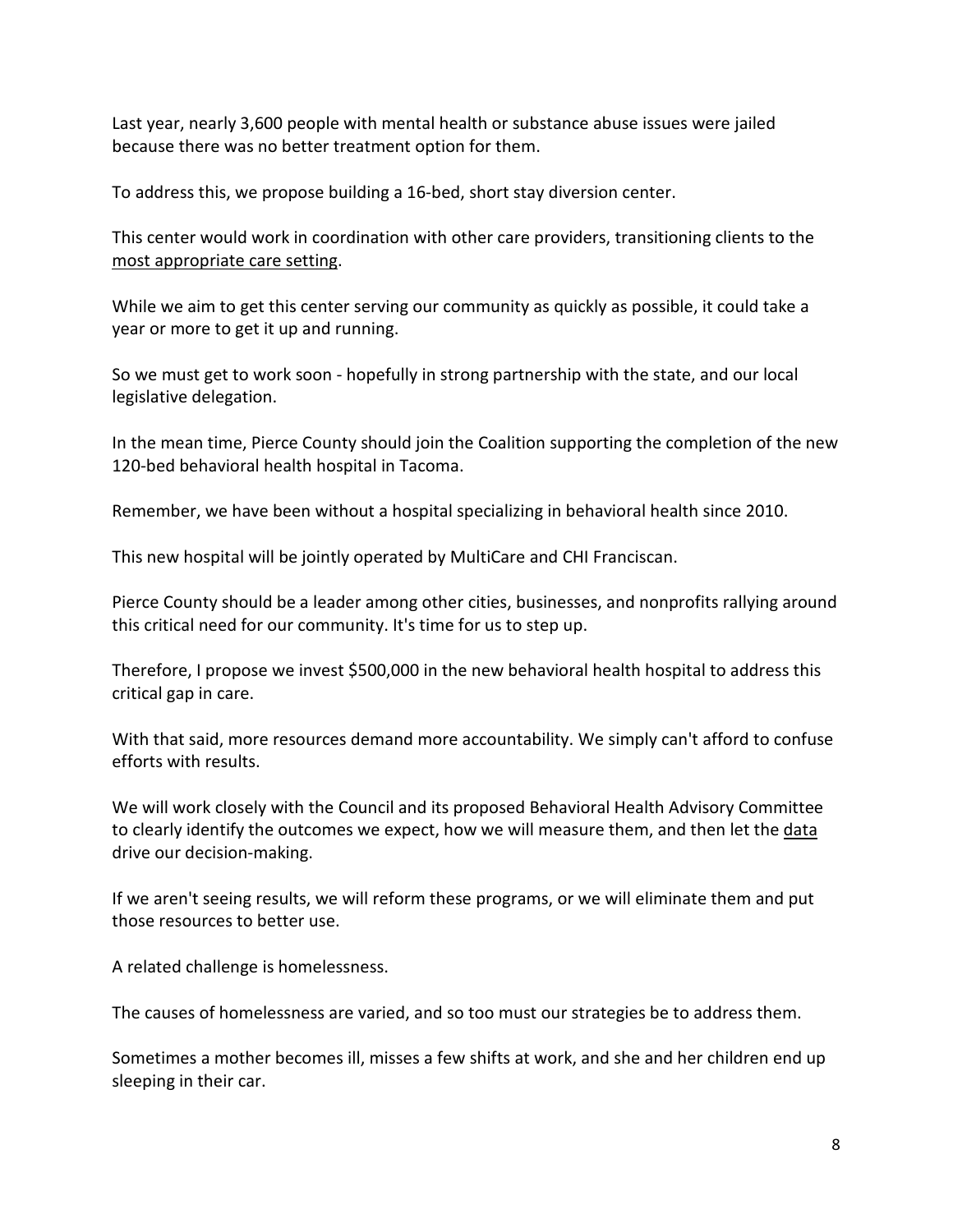Sometimes a young adult is fleeing from domestic violence and has no place to go.

Sometimes a veteran returning from war with PTSD ends up on the streets.

Just as with behavioral health, the key to making progress here is coordination and partnerships.

This is a regional problem and it will take collaboration by all our local cities, non-profit organizations, and communities of faith.

I particularly appreciate the homelessness task force that Mayor Strickland has established, and you can expect Pierce County to continue being a strong partner.

However, I also see some specific actions we should take now that can be very powerful.

First, when it comes to homelessness, private sector landlords are critical partners.

Understandably, some landlords are worried about renting to someone with a limited rental history or past evictions.

We can help these people quickly get back into housing while assuring landlords aren't penalized for taking a chance on these potential tenants.

As part of our budget request, I ask the Council to set aside \$250,000 dollars to cover certain damages and expenses for higher risk renters who are currently homeless.

This type of fund has been used in other areas and would help many of our working poor get housed.

Second, Pierce County should seek partnerships to make sure every veteran has a place to call home.

I participated in the annual Point in Time homeless count a few weeks ago.

I specifically focused on the challenges facing our homeless veterans.

It is unconscionable to me that anyone who has served our country in the military would not have a clean, safe place to live.

During this year's count, we found 85 veterans living out on the street.

These men and women sacrificed for us, and it is high time we honor those sacrifices.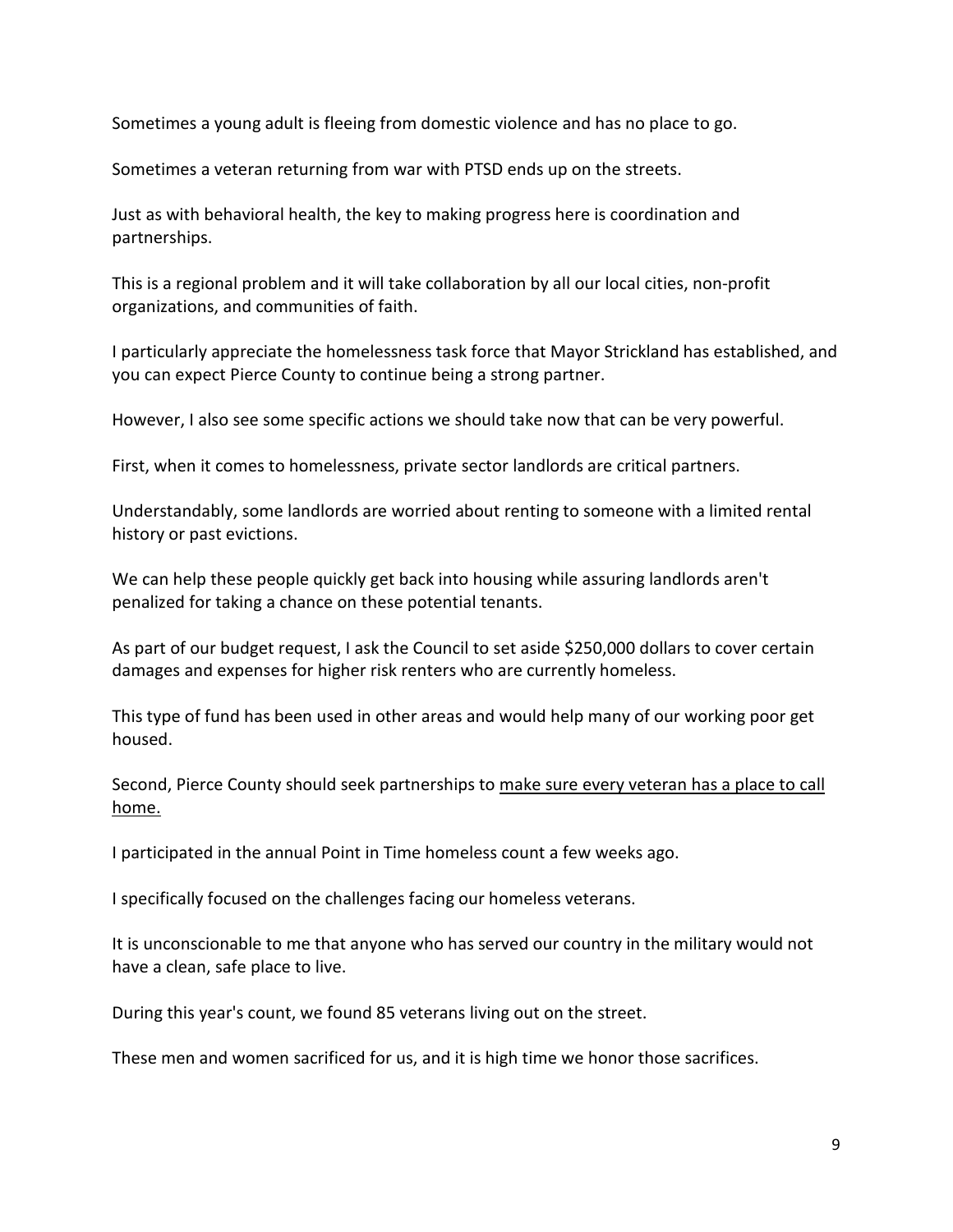Therefore, I propose this Council make an appropriation of \$750,000 dollars to house and serve homeless veterans at the Washington Soldiers Home in Orting.

A portion of this money would go to operate a 12-room facility for women veterans in quarters recently refurbished as part of the Betsy Ross Project.

This project is an incredible partnership between the Washington Department of Veterans Affairs, Home Depot and the WestCare Foundation.

This building is move-in ready, so as soon as we act, we can get these women the support they deserve.

To serve male veterans, the remainder of the appropriation would be used as matching funds to renovate 40 rooms of the Roosevelt Barracks at the Soldiers Home. This would be done in partnership with the Washington Department of Veterans Affairs and WestCare.

I am very excited about the potential of these projects, and I look forward to sharing more details with you soon.

Third, another especially vulnerable population in our community are our homeless teens and young adults.

I'm eager to partner with the City of Tacoma, Community Youth Services, and the Tacoma Housing Authority.

They have two innovative programs planned for Arlington Drive in Salishan.

The first program will create a shelter serving youth aged 12 to 17, which should break ground this fall.

The second, a program providing Housing and support for young adults aged 18 to 24, will follow.

As with all of those proposals, it won't house all of the young people who need help, but it's a start.

These investments are in addition to the \$11 million dollars we place in the community to support those experiencing homelessness.

We are committed to increasing the transparency of county government and making it more accessible and accountable to our citizens.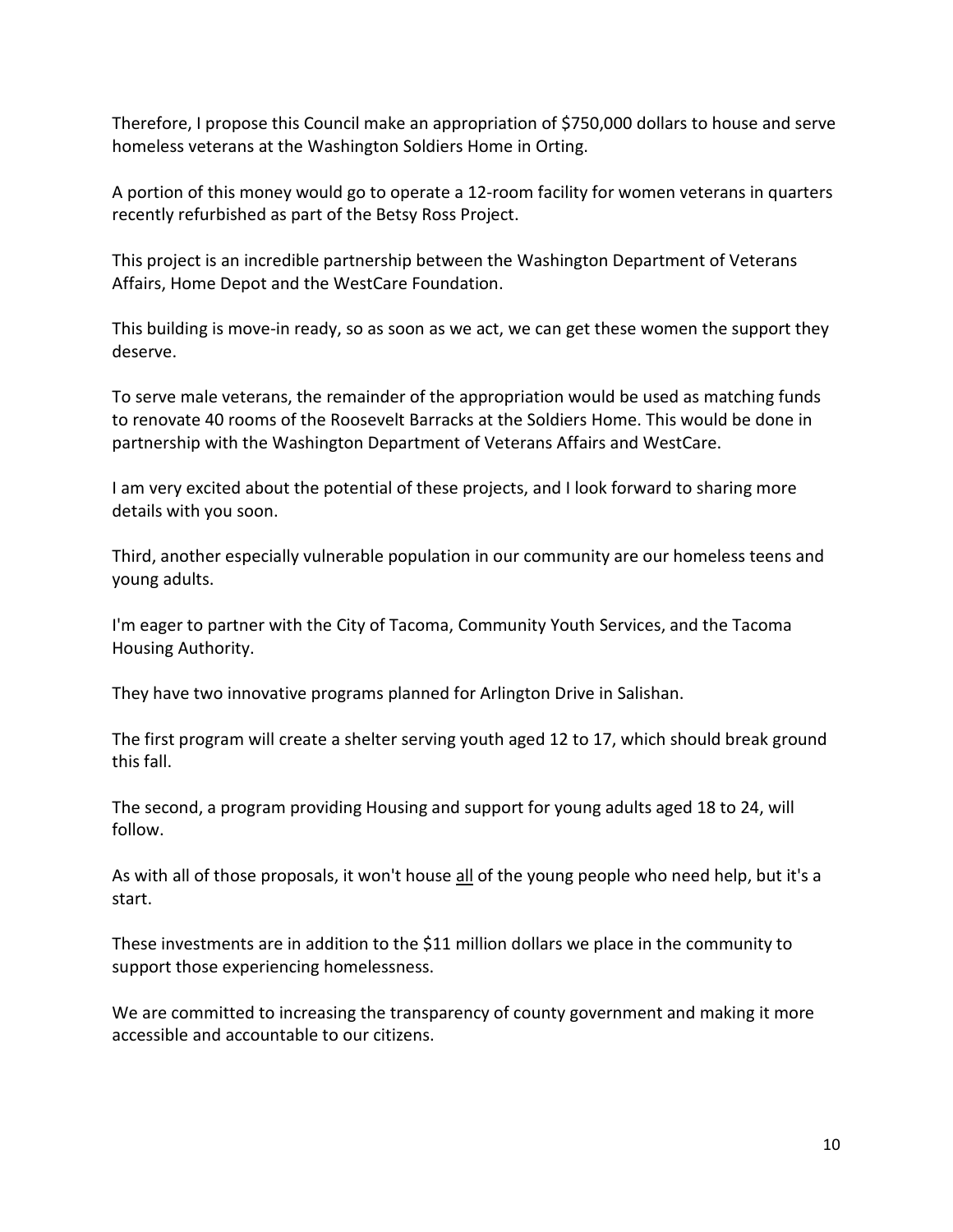To increase transparency for our residents, we will be launching a new and improved website in a few weeks. Not only will the site be easier to navigate, but it will also be mobile friendly, responding to the increased number of people accessing it from phones and tablets.

The new site will expand direct access to government data and documents for our citizens. It's their government, and they should know what we're doing.

We will be building on the successes in the Planning department, where they transformed their work and brought it all online so their customers could submit and monitor progress without ever having to visit the Annex.

Their website is convenient, intuitive, and easy to use. There is even live chat help for those with questions.

Those are just a couple of examples of how we intend to leverage technology to make government more accessible and convenient for our residents.

Technology also helps keep us safe. Our first responders rely heavily on technology.

In 2011, Pierce County voters agreed to tax themselves to build a single, integrated, countywide emergency 9-1-1 system.

Back then, the community was still reeling from the tragic loss of Deputy Kent Mundell and the senseless killing of the Lakewood Four in 2009.

We owe those who wear a badge the highest level of support - both today and into the future.

A lot of work has been done over the past 5 years - all while ensuring reliable 9-1-1 coverage during the transitions.

But we still have a lot of work ahead before the promise of a fully integrated state-of-the-art system is realized.

Furthermore, some of these future decisions, if not made well, could significantly erode the long-term efficiency and effectiveness of the system.

To make sure we are getting the fully integrated system our law enforcement and firefighters deserve - and our citizens expect - I propose the Council appropriate \$200,000 dollars for a comprehensive, independent assessment of the current integration plan and its financial sustainability.

This study would include short and long-term cost projections of South Sound 9-1-1 dispatch centers and the two radio systems maintained by the county and the city of Tacoma.